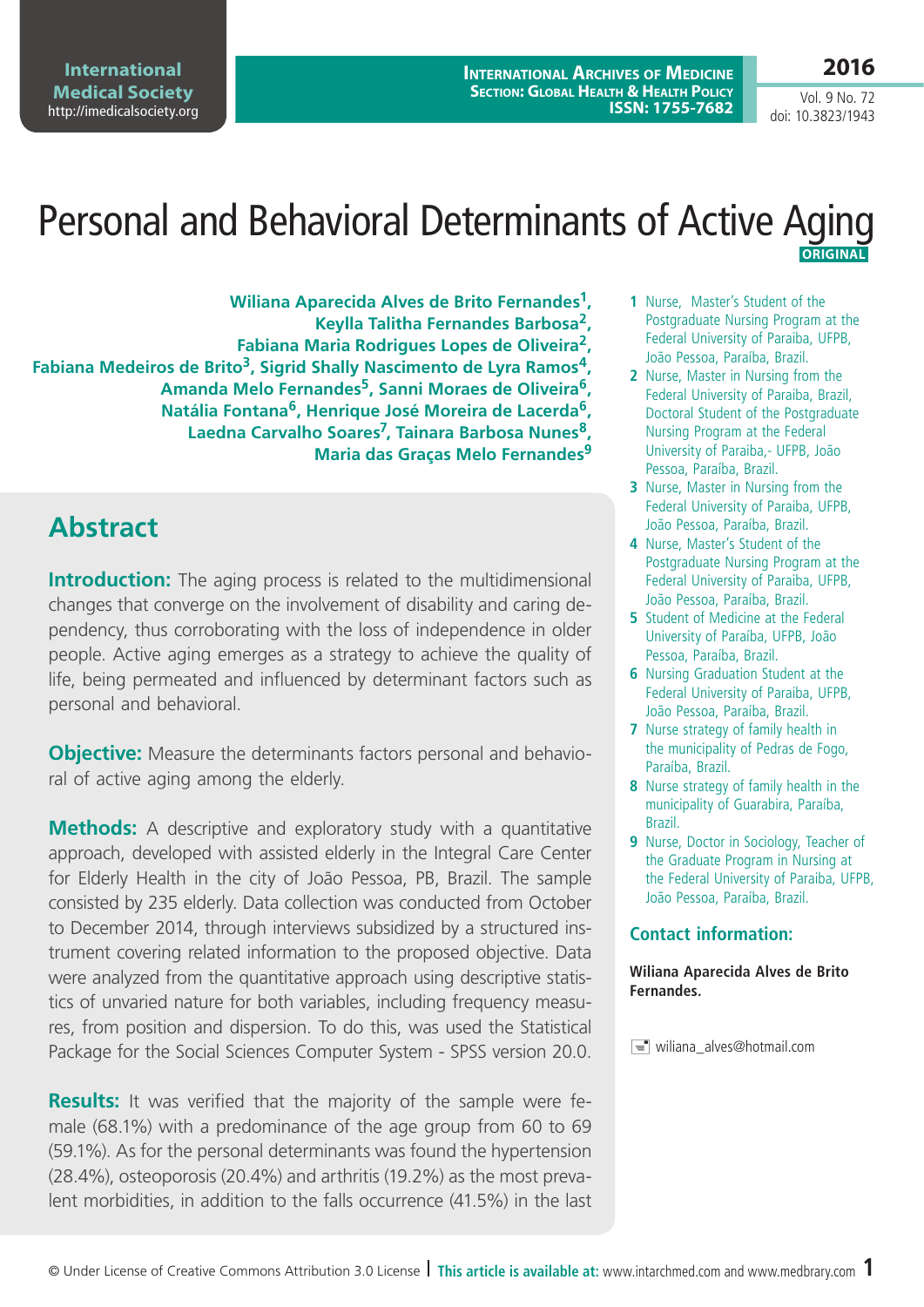twelve months. A high living satisfaction (44.7%), and leisure activities execution, such as watching television (38.5%), listening to the radio (26.3%) and reading newspapers or magazines (20.5%) was also observed. As regards to the behavioral determinants, it was found that most elderly had never smoked (54%), or consumed alcohol (90.2%), and made use of diet (28.8%) and healthy food (26.7%). However, most did not practice physical exercise (60%) and used one to two drugs per day (38.6%).

**Conclusion:** It was verified the prevalence of personal and behavioral determinants more frequently among women and young adults, allowing thereby the expanding about active aging, as well as reflection, discussion and planning of actions and cares directed to this population.

**Keywords** Nursery; Active Aging; Elderly.

#### **Introduction**

Currently, the increase of world population is significant, related to that is observed the elderly population growth phenomenon. In Brazil, this phenomenon is present, as well as in other developing countries, where the speed of socio-demographic and epidemiological transition process occurs in a quite fast and disorganized manner [1]. The study carried out [2] showed that the population aged over 60 years will experience a more intense growth from 2020 until 2040, when its total will reach 52 million people, which will represent about 23.8% of the Brazilian population.

Aging is a natural, dynamic and heterogeneous process, which entails some anatomic and functional changes such as cognitive decline and physical frailty, which may cause difficulties for self-care and prejudice to the autonomy of the elderly [3, 4]. Therefore, the aging population increasingly needs a special attention, based on their different characteristics, in order to reach not only the increase in life expectancy, but above all so that they can live with more quality, as proposed by active aging [5].

Active aging term was adapted, implemented and spread by the World Health Organization [6] around the 90s. Understood as a broader concept than healthy aging, active aging proposes a participatory aging form for a healthy and lasting life [7], in which is linked the individual aspects to the social dynamics in its extensibility. The concept is guided by related to health principles, highlighting the biological, emotional or psychological and social well-being in its multiple interactions between bodily functions and the environmental and social components; and the dynamics of aging as a process that continues throughout the human being life, traversing all fields where the individual is inserted [8].

The active aging concept, is based on the elderly autonomy stimulating and elderly emancipation acquisition through knowledge, from which the individual understands the need to adopt healthy lifestyles so that he can experience an aging form capable of prevent or delay physical, mental and social disabilities, however, it should be noted that besides the personal participation, it is necessary to optimize the social, cultural and policies possibilities

doi: 10.3823/1943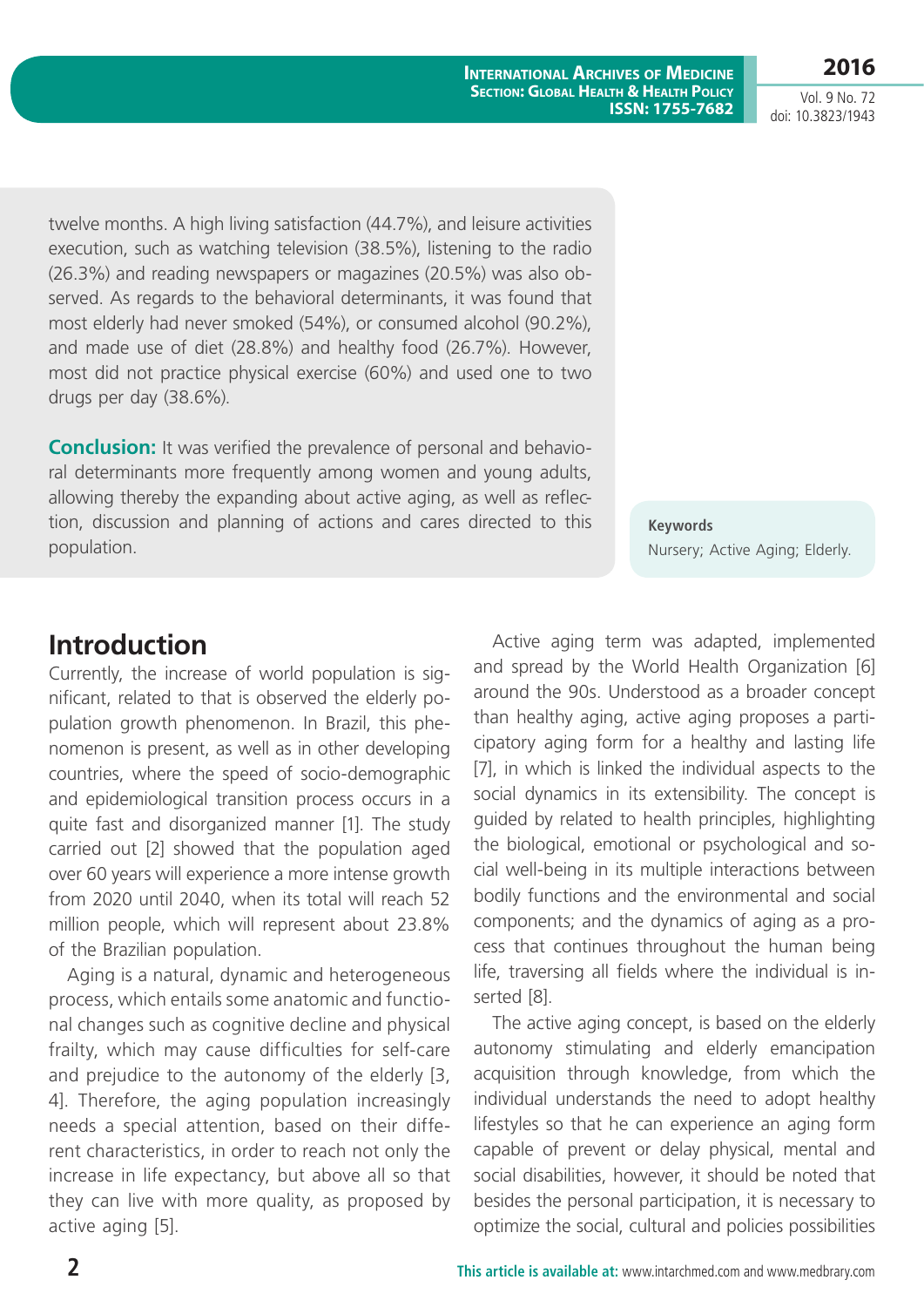**2016** Vol. 9 No. 72

**International Archives of Medicine Section: Global Health & Health Policy ISSN: 1755-7682**

doi: 10.3823/1943

for promoting aging life quality [9]. Active aging has as main objectives: top up the healthy life expectancy in aging; and provide better life quality for all aging people [10].

The World Health Organization [6] defines the determinants of active aging as: cross determinants (gender and culture), economic and social determinants, physical environment, personal, behavioral and health determinants [6,10]. Personal determinants include biological factors, heredity and psychological factors, as internal components; and as external components, the environment in which the individual is inserted, the entertainment or leisure. The human aging causes internal changes, such as: body composition; structure and appearance of the skin; quality and duration of sleep; memory and cognition; gait, body balance and posture; added to psychological factors such as resilience, and confronting the problems that arise throughout life, which favor the emergence of diseases, thereby influencing in obtaining a healthy aging, with higher quality [10]. In particular, diseases are mainly caused by external factors [9, 10].

Life habits or adopted behaviors influence the active aging acquisition, which can be modified according to the interest, motivation, family and social support, and the access to health counseling services in the life quality pursuit [10]. These behavioral determinants factors interfere in the autonomy and fulfillment of life basic and instrumental activities, reducing elderly ability for self-care, making him less productive in working life, what results in a less active aging. Adopting healthy lifestyles, elderly may experience well-being greater sense and personal satisfaction with their health status [11, 12].

In this context, the nurse plays a fundamental role talking about the awareness and mobilizing of the people for the way they are aging, as soon as, throughout life, the way we live plus several decisive factors influence the way that the population ages. Therefore, it is understood that the more participatory person will find it easier to achieve an indeed active aging [13]. There must be multidisciplinary action and health professionals must be properly prepared to provide guidance and healthcare services that prioritize the well-being at every stage of life, even in old age, at which occur biological, psychological and social changes. Thus, the discomforts arising from the aging process decrease, providing suitable conditions for the promotion of active aging [9, 13].

Given the above, considering the aforementioned subject relevance, the interest in research the active aging determinants emerged, particularly in the local context, so that it can serve as an intellectual contribution to support preventive care health and promotion through health indicators verified in this research, with a view to the appreciation of the population aging in a active and healthy way.

This study aimed to measure the personal and behavioral determinants of active aging among seniors attended in the Integral Care Center for Elderly Health in João Pessoa, Paraíba, Brazil.

### **Methods**

This is a descriptive and transversal study, with a quantitative approach, developed with elderly assisted in the Integral Care Center for Elderly Health in João Pessoa, Paraíba.

The sample determination was probabilistic, through the simple sampling technique. For the studied population selection was conducted a survey with the mentioned city service, the amount of elderly registered in the service in question. Then the sample was delimited considering the following formula:  $n = Z2 PQ/d2$ , where  $n =$  minimum sample size;  $Z =$  reduced variable;  $P =$  Finding the studied phenomenon probability;  $Q = 1-P$ ;  $d =$  desired accuracy. It adopted  $p = 50\%$ , because it is a multidimensional evaluation, and the sampling error parameter of 5%.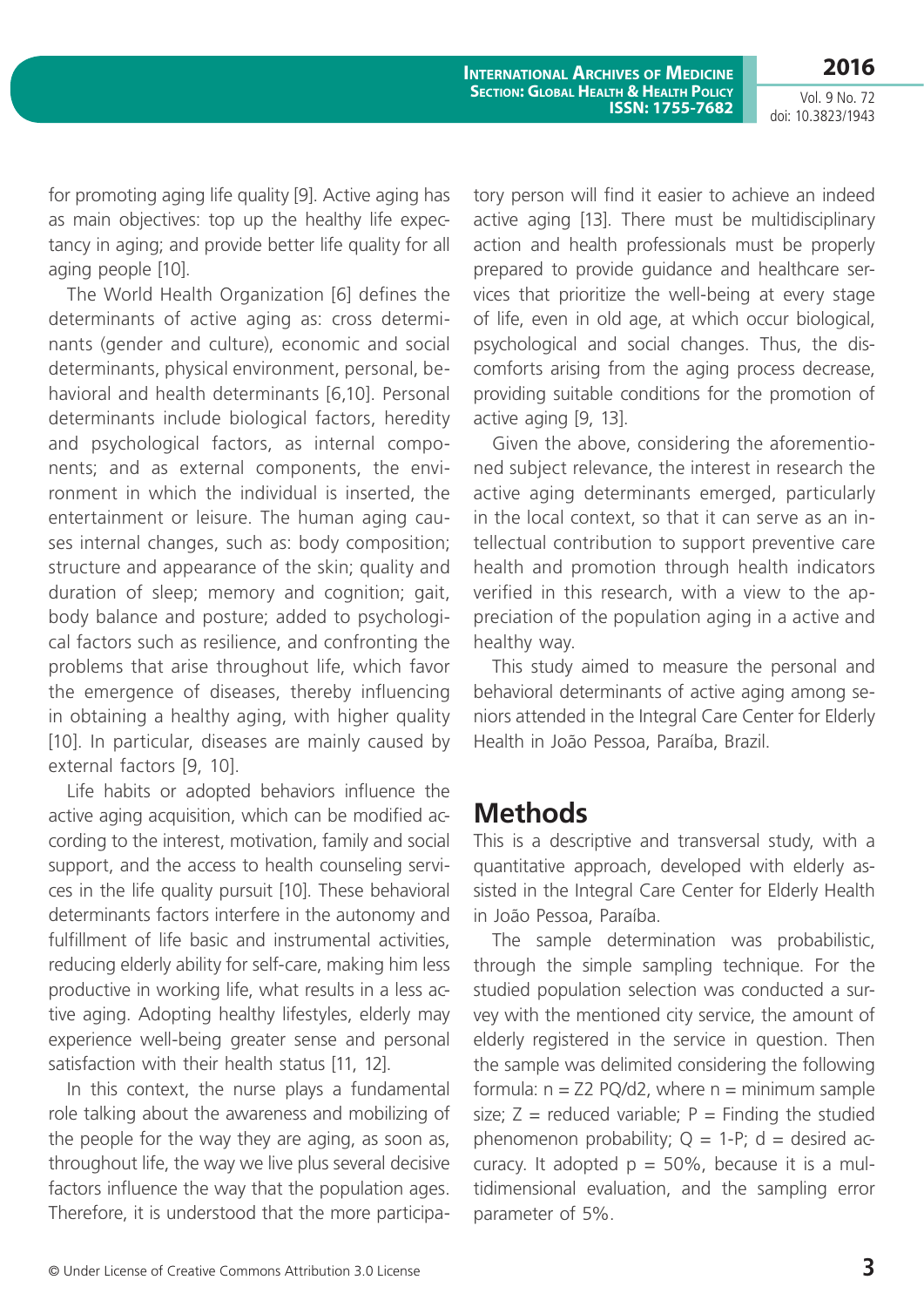Vol. 9 No. 72 doi: 10.3823/1943

**2016**

Both genders were included in this study, aged sixty or older and who were capable of answering the research questions without others help. The study excluded those with serious limitations on speech or hearing that constituted an impediment factor to effective communication during the research. After analysis of these criteria, the final sample was consisted in 235 elderly.

Data collection was conducted from October to December 2014, through interviews subsidized by a structured instrument, covering issues related to the proposed objectives for the study. This instrument comprised two parts or sections, the first part of the instrument included information regarding to morbidity and self-reported symptoms. The second gathered information related to the personal and behavioral determinants evaluation. For this, was used the instrument validated by Vicente [10], which covers issues related to active aging, extracted from the National Active Ageing Policy [6].

The data analysis took place from the quantitative approach through unvaried nature descriptive statistics for both variables, including frequency, position and dispersal measures. To that, was used the computer system Statistical Package for the Social Sciences - SPSS version 20.0, which is adequate to reach the study's objectives and enable the accuracy and generalization of its results.

It is noteworthy that, throughout all research process, especially at the collecting empirical data stage, the ethical aspects that regulate research involving human beings, written in Resolution 466/2012 CNS/MS/BRAZIL, were observed, especially the information secrecy and confidentiality [14]. It is also highlighted that this research project has been approved by the Research Ethics Committee of the Health and Sciences Center in Federal University in Paraíba, under the protocol 0384/14 and CAAE: 33089014.5.0000.5188 from August 21, 2014.

#### **Results**

Regarding socio demographic characteristics, from the 235 elderly who participated in the study, 160 (68.1%) were female. Their ages ranged between 60 and 94 years old, an average of 69.6 years old and a predominance of elderly between the ages of 60-69 (59.1%). With regard to marital status, 94 (40.0%) were married, with schooling between four and eight education years (31.9%) and the household income average between 1.1 and 3 minimum wage (85.6% ). **(Table 1) (Table 2)**

**Table 1.** Personal determinants distribution: selfreported diseases and falling occurrences in the last year. João Pessoa – PB, 2015.  $(n=235)$ .

| <b>Variable</b>                     | <b>Categories</b>  | n   | $\frac{9}{6}$ |
|-------------------------------------|--------------------|-----|---------------|
| Self<br>Reported<br><b>Diseases</b> | Hypertension       | 163 | 28.4          |
|                                     | Osteoporosis       | 117 | 20.4          |
|                                     | arthritis          | 110 | 19.2          |
|                                     | Diabetes mellitus  | 74  | 12.9          |
|                                     | Heart disease      | 41  | 7.2           |
|                                     | Dejection          | 17  | 3.1           |
|                                     | Incontinence       | 15  | 2.6           |
|                                     | Breathing problems | 14  | 2.4           |
|                                     | Cancer             | 02  | 0.68          |
|                                     | None               | 09  | 1.6           |
|                                     | Memory             | 06  | 1.0           |
|                                     | Parkinson          | 04  | 0.7           |
|                                     | Cancer             | 03  | 0.5           |
|                                     | Total              | 573 | 100           |
| Fall<br>in<br>the last year         | Yes                | 99  | 41.5          |
|                                     | <b>No</b>          | 136 | 58.5          |
|                                     | Total              | 235 | 100           |

In relation to the most prevalent morbidities, it was found that hypertension (28.4%), osteoporosis (20.4%) and arthritis (19.2%) were those most frequently reported by the studied population. Also considering the data presented in **Table**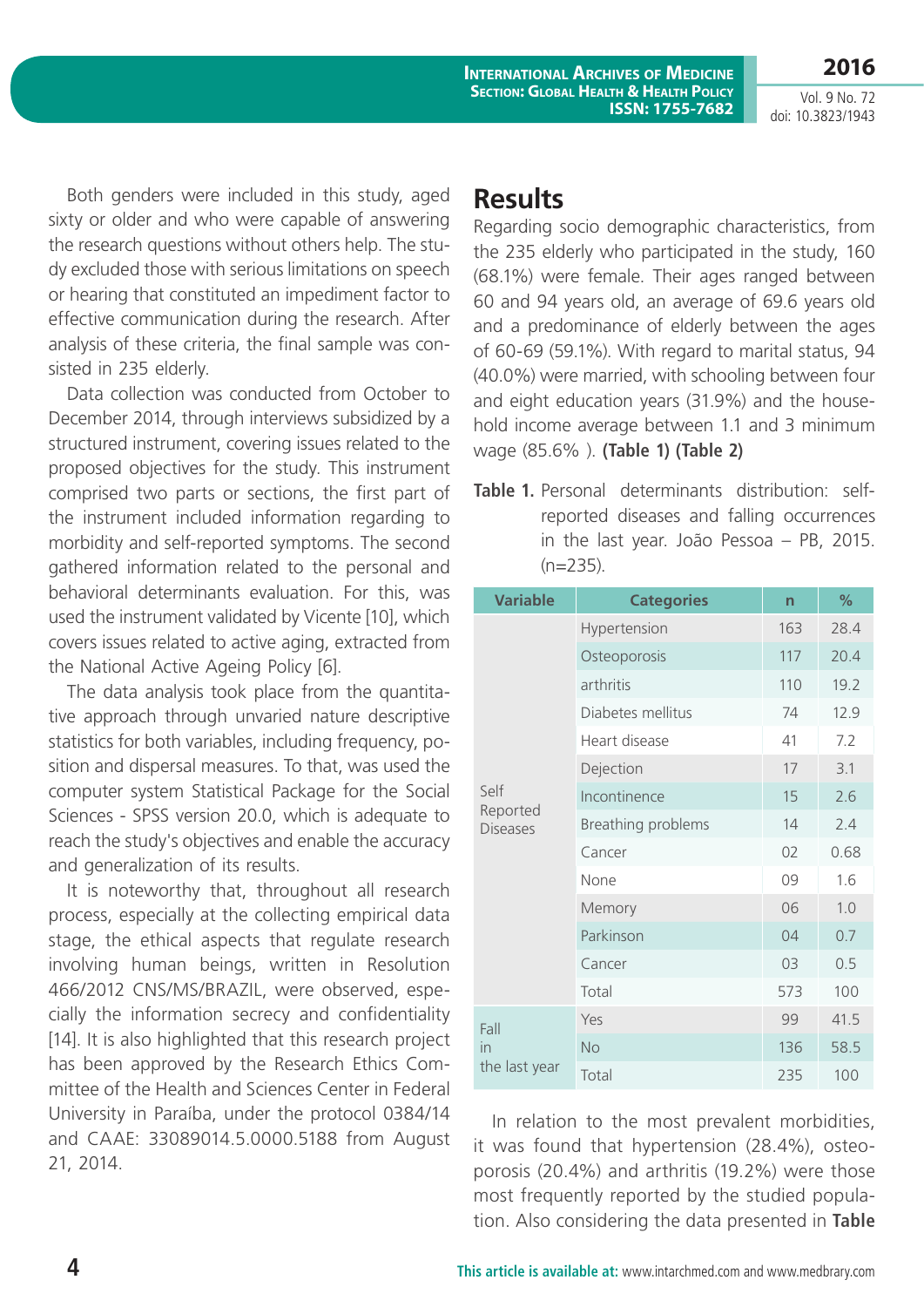**Table 2.** Personal Determinants Distribution: Life satisfaction and leisure activity performed by the studied elderly. João Pessoa – PB, 2015.  $(n=235)$ .

| <b>Variable</b>        | <b>Categories</b>                     | $\overline{\mathsf{n}}$ | %    |
|------------------------|---------------------------------------|-------------------------|------|
| Life<br>Satisfaction   | Very satisfied                        | 71                      | 30.2 |
|                        | Satisfied                             | 105                     | 44.7 |
|                        | Neither satisfied nor<br>dissatisfied | 38                      | 16.2 |
|                        | Dissatisfied                          | 16                      | 6.8  |
|                        | Very dissatisfied                     | 05                      | 2.1  |
|                        | Total                                 | 235                     | 100  |
| Leisure<br>Activities* | Television                            | 207                     | 38.5 |
|                        | Radio                                 | 141                     | 26.3 |
|                        | Newspapers and Magazines              | 110                     | 20.5 |
|                        | Handcraft                             | 53                      | 9.9  |
|                        | Card Games                            | 26                      | 4.8  |
|                        | Total                                 | 537                     | 100  |
|                        |                                       |                         |      |

\*: More than one response was possible.

**1**, it is seen that 41.5% of the elderly have experienced at least one episode of falling in the last twelve months.

Evaluating the life satisfaction level, it became clear that 44.7% from the elderly population said to be satisfied. Regarding leisure activities, 38.5% reported watching television, 26.3% listening to radio and 20.5% of the elderly preferred to read newspapers or magazines. **(Table 3)**

About the behavioral determinants, it was verified that most elderly had never smoked (54%) and does not drink alcoholic beverages (90.2%). However, only 40% practice regular physical activity, usually walking (67.8%) at a frequency of three to four times a week (47.9%) and an average of 30 to 60 minutes (72.4%). About diet, 28.8% consider to have a healthy diet and 26.7% restrict certain types of food.

As presented in **Table 4**, the regular use of medications was reported by 94.9% from the investigated elderly population. From these, 38.6% used

| Table 3. Studied elderly behavioral determinants dis- |  |  |  |
|-------------------------------------------------------|--|--|--|
| tribution. João Pessoa - PB, 2015. (n=235)            |  |  |  |

| <b>Variable</b>      | <b>Categories</b>                         | n   | %    |
|----------------------|-------------------------------------------|-----|------|
| Cigarette<br>smoking | Never smoke                               | 127 | 54.0 |
|                      | Gave up smoke                             | 100 | 42.6 |
|                      | Smoke less than 5<br>cigarette a day      | 05  | 2.1  |
|                      | Smoke a cigarette Pack a<br>day           | 03  | 1.3  |
|                      | Don't drink                               | 212 | 90.2 |
| Alcohol              | Only on social events                     | 17  | 7.2  |
| consumption          | Once a week                               | 05  | 2.1  |
|                      | Three times a week                        | 01  | 0.5  |
| Practicing of        | Yes                                       | 94  | 40.0 |
| exercises            | <b>No</b>                                 | 141 | 60.0 |
|                      | Walking                                   | 78  | 67.8 |
|                      | Gym                                       | 14  | 12.2 |
| Kind of<br>exercises | Aerobic                                   | 14  | 12.2 |
|                      | Dance                                     | 06  | 5.2  |
|                      | Cycling                                   | 03  | 2.6  |
|                      | Once or twice a week                      | 19  | 20.2 |
| Frequency            | 3 or 4 times a week                       | 45  | 47.9 |
|                      | 5 for 7 times a week                      | 30  | 31.9 |
|                      | Less than 30 minutes                      | 16  | 17.0 |
| Activity<br>length   | 30 to 60 minutes                          | 45  | 72.4 |
|                      | More than 60 minutes                      | 10  | 10.6 |
|                      | Consider their diet healthy               | 124 | 28.8 |
| About diet           | Make food restriction                     | 115 | 26.7 |
|                      | Recognize the injury of<br>some food      | 79  | 18.4 |
|                      | Was never guided about<br>food            | 61  | 14.2 |
|                      | Guided but not follow the<br>instructions | 51  | 11.9 |
| Total                |                                           | 235 | 100  |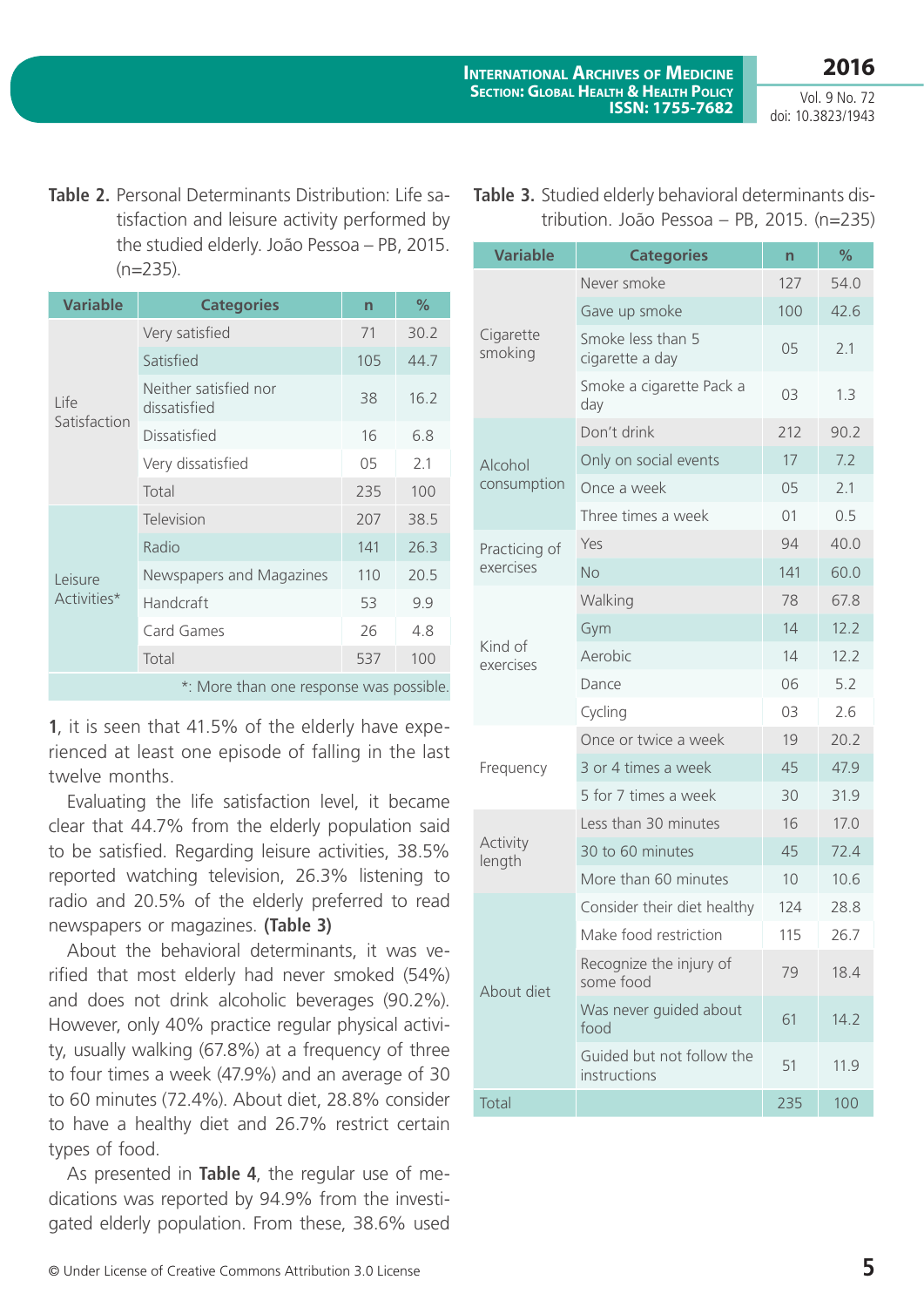| <b>Variable</b>          | <b>Categories</b>                                          | n   | $\%$ |
|--------------------------|------------------------------------------------------------|-----|------|
| Regular<br>medicines use | Yes                                                        | 223 | 94.9 |
|                          | <b>No</b>                                                  | 12  | 5.1  |
| <b>Medicines</b>         | One to Two medicines                                       | 86  | 38.6 |
|                          | Three to Four medicines                                    | 82  | 36.8 |
| amount                   | Five to Seven medicines                                    | 37  | 16.6 |
|                          | Eight or more medicines                                    | 18  | 8.1  |
| Dosage                   | Take the medicines for<br>themselves                       | 142 | 63.7 |
|                          | Take the medicines for<br>themselves but usually<br>forget | 45  | 20.2 |
|                          | Make a daily list helped by<br>others                      | 27  | 12.1 |
|                          | Antihypertensive                                           | 159 | 31.5 |
|                          | Calcium based                                              | 115 | 22.8 |
|                          | Hypoglycemic                                               | 72  | 14.3 |
| <b>Medicines</b>         | Gastric protectors                                         | 40  | 7.9  |
|                          | Tranquilizers and<br>antidepressants                       | 37  | 7.3  |
|                          | Cardio tonic                                               | 33  | 6.5  |
|                          | Analgesics                                                 | 22  | 4.4  |
|                          | Medicines for thyroid                                      | 17  | 3.4  |
|                          | <b>Bronchodilators</b>                                     | 09  | 1.8  |
| Total                    |                                                            | 235 | 100  |

**Table 4.** Elderly behavioral determinants distribution. João Pessoa – PB, 2015. (n=235).

one or two drugs a day, highlighting the antihypertensive (31.5%) and calcium-based drugs (22.8%). Most elderly (63.7%) did not need help to follow Activity length the drug prescription.

### **Discussion**

Active aging is defined as the optimization process of opportunities in the health sector, participation and security, in order to promote the life quality among the elderly. The theoretical model is based on health determinants formulation, especially the physical environment, health services, the social,

economic, personal and behavioral determinants [15].

From the personal determinants analysis, there is a gradual change in the population health profile, the prevalence of longevity-related problems, such as chronic non communicable diseases that can weaken the elderly, resulting in greater dependence perform their daily activities [16].

About the self-reported morbidities, was presented hypertension prevalence, followed by osteoporosis and arthritis, morbidities that have an extended period of evolution and carry important functional restrictions. Hypertension is one of the most prevalent health problems among the elderly population, since it is considered a risk factor for cardiovascular diseases development, mainly coronary heart disease, cerebrovascular and heart failure.

Because of the morbidity multi factorial genesis, it is essential to build a line of extended care, instituting the control of their risk factors and adherence to therapeutic proposed, with strict blood pressure control, the change in lifestyle and adherence to the medicine regimen. Therefore, it is necessary to provide a network of services that can support the demands involving the whole society, family and the client to the care production [17].

The prevalence of diseases with osteoarticular manifestations is growing among the elderly population, as evidenced in this study. Despite this, the research conducted with elderly showed a high prevalence of osteoarticular diseases, especially Osteoporosis and Arthrosis, corroborating the occurrence of physical limitations in this population [18].

The steady aging of the population makes essential the investigations concerning the health of elderly people. In this context, it is important to know the incidence of falls in the population, since these are common events and potential risk for death, in addition to decline or loss of functional capacity, fear of suffering further falls and social isolation [19]. The findings of this study corroborate with similar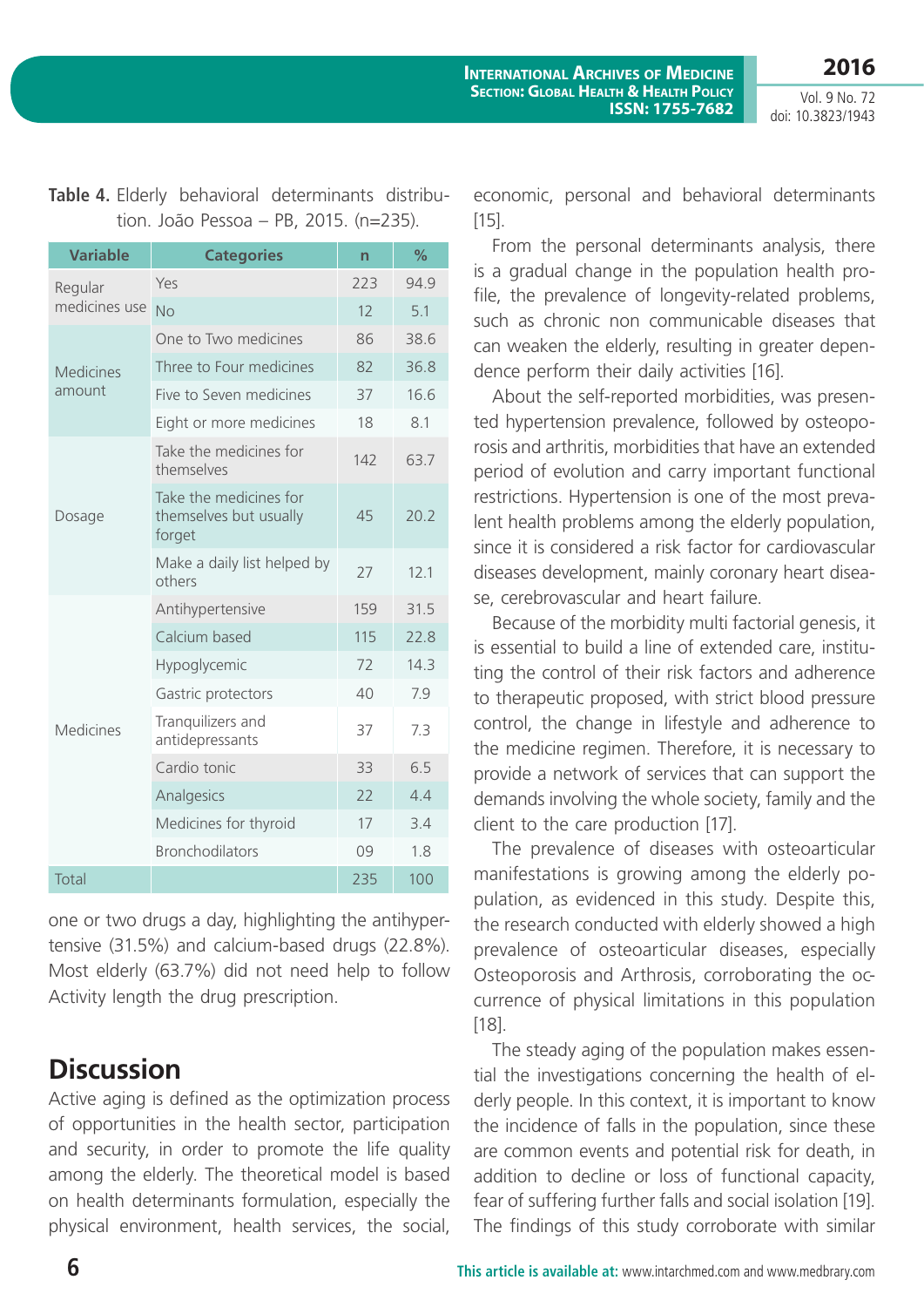**2016**

research, which shows a significant prevalence of falls among the elderly population [19-21].

Cast as personal determinant, the self-rated health is an individual measure of subjective judgment on the physical and mental quality. It is a reliable indicator, because it is directly influenced by conditions such as: medical diagnostics; physiological indicators, such as pain, fatigue, and loss of strength and energy; information obtained by symbolic means and the myths and stereotypes about health in old age [22].

Analyzing the self-rated health in the present study, it showed that most investigated elderly were satisfied with their lives, confirming the results of similar studies [23]. It points out that the high degree of satisfaction with life denotes the decrease of interest in negative emotional experiences, increased emotional stability and the maintenance of high levels of well-being, that protects them from the deleterious effects of stressful events [23].

The most prevalent leisure activities among the elderly were evaluated in this study, highlighting the use of media such as television and radio, corroborating similar research [24]. The limitation of mobility, common to advancing age, may hinder the execution of activities that require more physical capacity, resulting in a greater use of television. Moreover, it was observed the decline of some sensory-perceptual abilities with aging, resulting in visual impairment and consequently the restriction of activities such as reading [24].

Due to the social and occupational roles loss, emerge the free time increase, which is one of the reasons frequently linked to the use of the media, it is to keep them updated, to spend the free time or simple entertainment. In this context, given the commonly observed social isolation, the media are configured as a satisfaction source and an alternative distraction, helping to control or decrease the stress, anxiety and depression [24, 25].

The behavioral aspects are perhaps the most relevant to achieve the active aging, since they can be changed at any stage of life and those changes may culminate in a significant gain of health [5]. So, referring to the behavioral determinants, was observed an elderly people prevalence who had never smoked and doesn't make use of alcoholic beverages, which resembles to others studies [26] which showed that elderly people who didn't smoke neither drink were more likely to have an active aging compared with those who had the habit of smoking and drinking alcohol.

Among the physiological changes in aging, one of the main affected systems in this process is the breathing, resulting in the pulmonary functional capacity impairment; these changes are strongly influenced by lifestyle, so that those physiological changes when associated to smoking will converge to various diseases emergence and above all, the commitment of cardio respiratory systems [27].

However, during the senescence, there is a tendency to reduce smoking, that is, smoking decreases after aging 60 years old, when compared to young people, and this no tobacco use brings benefits in life quality, providing to this population [27]. In similarly, the prevalence of alcoholism in this age group is significantly less when related to other ages. Nevertheless, excessive consumption and alcohol dependence culminate in numerous problems in physical, mental and social elderly health [28].

As for physical activity in this study, the majority of respondents did not practice physical exercise regularly. Among the activities performed, walking is highlighted, often three to four times a week, with an average of 30 to 60 minutes. Other research [26], which also deals with the subject in question, noted that the practice of physical activity was significantly associated with active ageing, so that, when compared to sedentary elderly, those who performed regular exercise were 1.63 times more likely to age actively.

Although there is growing evidence of the benefits of physical activity, only 14.7% of the Brazilian elderly practice exercises. There are several factors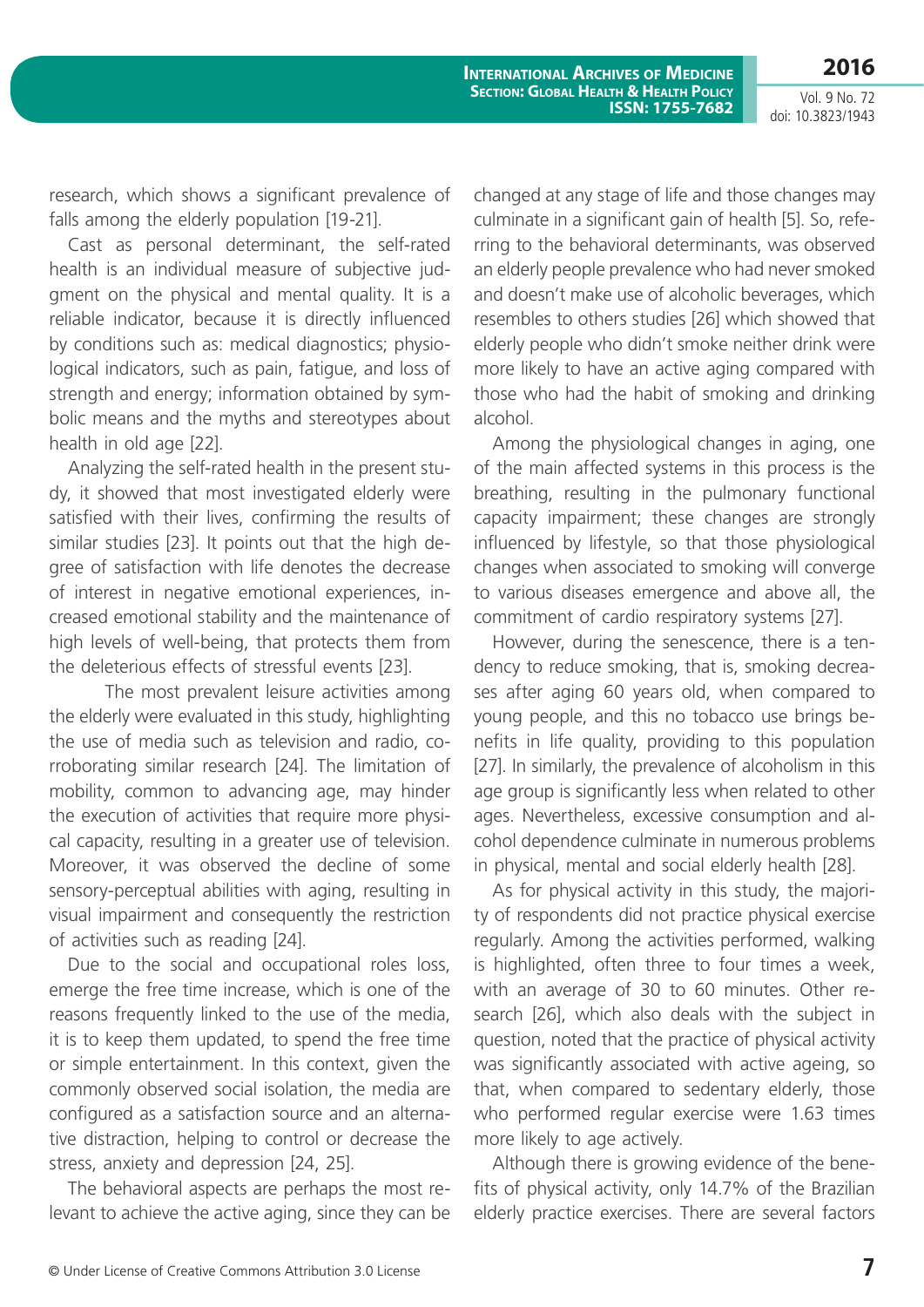Vol. 9 No. 72 doi: 10.3823/1943

**2016**

that may facilitate or impede the practice of physical activities. Among the reasons for accession, the literature highlights: the improvement of health; the pursuit of social life; the acquisition of a healthy lifestyle; the promotion of well-being; decreased stress; and assistance in the recovery of existing lesions. As to the reasons for desistance, it highlights the perception of security, social support and lack of family encouragement for the practice [29]. In this approach, the implementation of such activities is directly associated with the reduction of functional declines [30].

It was also found that the most part of the respondents referred to have a healthy food and to make food restriction, reaffirming the discovering similar research [5]. The eating habits care in senescence include the search for the balance between the aging body imposition and restrictions arising from some diseases. Thus, before the search for active aging, health food becomes one of the pillars that help the elderly to maintain the good health, allowing the different experiences at maturity [31].

With regard to the use of drugs, it prevails seniors who make regular use of drugs; who didn't need help to follow drug prescription; and who used one or two drugs a day, highlighting the antihypertensive drugs. These data corroborate with those of research [5] which evaluated the active aging in the elderly of Santa Catarina. Furthermore, the proper use of medications is associated with increased survival, improvement in quality of life and active ageing [26].

Considering the presented weightings, herein highlights the importance of health professionals, particularly nursing staff, in the management of the behavioral determinants through the healthy habits adoption incentive, such as regular physical activity, adherence to a balanced diet, abstention from tobacco and alcohol, and moderated use of medicines in order to prevent diseases, to improve life quality and to preserve the elderly functional capacity.

#### **Conclusion**

The obtained results in this study elucidated the prevalence of personal and behavioral determinants and with greater frequency among women and young adults. As for the personal determinants, morbidities such as hypertension, osteoporosis and arthritis showed up more often, in addition to the high falls occurrence in the last twelve months between the studied elderly. It was also verified a high level of life satisfaction, as the use of leisure activities through media such as television, radio, newspaper or magazine.

As regards to the behavioral determinants, it was found that the majority of the studied population had never smoked nor consumed alcoholic beverages. The physical activity did not prevail among those elderly respondents, however, most of them reported to have a healthy eating and to make food restriction. The regular use of medicines prevailed among the investigated elderly with emphasis to anti-hypertensive.

It is noted that the above discoveries reinforce the knowledge expansion about the personal and behavioral determinants in active aging, allowing reflection, discussion, action planning and assistance turned to this population. It is recommended to carry out further researches addressing the association with other determinants of active aging, to improve the elderly life quality and health care.

#### **References**

- **1.** Gottlieb MGV, Schwanke CHA, Gomes I, Cruz IBM. Envelhecimento e Longevidade no Rio Grande do Sul: um perfil histórico, étnico e de morbimortalidade dos idosos. *Rev Bras Geriatr Gerontol*. 2011; 14(2):365-80. Available from: [http://](http://www.scielo.br/pdf/rbgg/v14n2/v14n2a16) [www.scielo.br/pdf/rbgg/v14n2/v14n2a16](http://www.scielo.br/pdf/rbgg/v14n2/v14n2a16)
- **2.** Mendes ACG, Sá DA, Miranda GMD, Lyra TM, Tavares RAW. Assistência pública de saúde no contexto da transição demográfica brasileira: exigências atuais e futuras. *Cad Saúde Pública* [Internet], 2012; 28(5):955-64. DOI: [http://dx.doi.](http://dx.doi.org/10.1590/S0102-311X2012000500014) [org/10.1590/S0102-311X2012000500014](http://dx.doi.org/10.1590/S0102-311X2012000500014)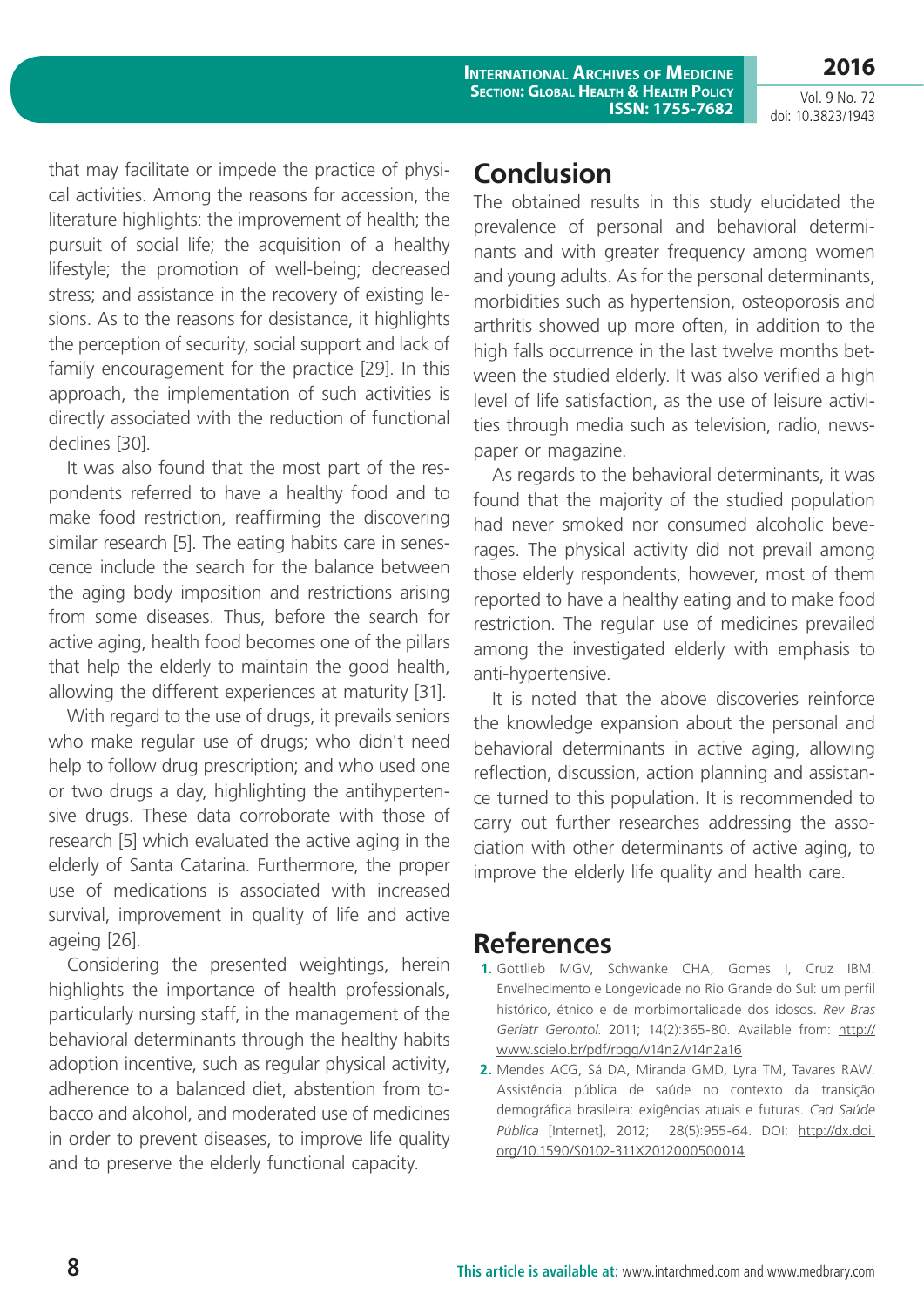**2016**

- **3.** Pilger C, Dias JF, Kanawava C, Baratieri T, Carreira L. Compreensão sobre o envelhecimento e ações desenvolvidas pelo enfermeiro na Atenção Primária à Saúde. *Cienc enferm*  [Internet], 2013; 19(1):61-73. DOI: [http://dx.doi.org/10.4067/](http://dx.doi.org/10.4067/S0717-95532013000100006) [S0717-95532013000100006](http://dx.doi.org/10.4067/S0717-95532013000100006)
- **4.** Paulo DLV, Yassuda MS. Queixas de memória de idosos e sua relação com escolaridade, desempenho cognitivo e sintomas de depressão e ansiedade. *Rev Psiq Clín* [Internet], 2010; 37(1):23- 6. DOI: <http://dx.doi.org/10.1590/S0101-60832010000100005>
- **5.** Vicente FR, Santos SMA. Evaluación multidimensional de los determinantes del envejecimiento activo en ancianos de un municipio de Santa Catarina. *Texto Contexto Enferm* [Internet], 2013; 22(2):370-8. DOI: [http://dx.doi.org/10.1590/S0104-](http://dx.doi.org/10.1590/S0104-07072013000200013) [07072013000200013](http://dx.doi.org/10.1590/S0104-07072013000200013)
- **6.** Organização Mundial da Saúde (OMS) (2002). *Envelhecimento ativo*: uma política de saúde; Organização Pan-Americana da Saúde; Trad. Suzana Gontijo – Brasília; p.60, 2005.
- **7.** Freitas CASL, Silva MJ, Vieira NFC, Ximenes LB, Brito MCC, Gubert FA. Evidências de ações de Enfermagem em promoção da saúde para um *Envelhecimento ativo*: revisão integrativa. *Estud interdiscipl envelhec* [Internet], 2010; 15(2): 265-77. Available from: [http://seer.ufrgs.br/RevEnvelhecer/article/](http://seer.ufrgs.br/RevEnvelhecer/article/viewFile/12836/11549) [viewFile/12836/11549](http://seer.ufrgs.br/RevEnvelhecer/article/viewFile/12836/11549)
- **8.** Barros DM. *Promoção do envelhecimento ativo*: contributo das práticas educativas de uma Universidade da Terceira Idade. 191f. Dissertação [Mestrado em Educação]. Universidade do Minho, Portugal; 2013. Available from: [https://repositorium.sdum.](https://repositorium.sdum.uminho.pt/bitstream/1822/28683/1/Daniela%20Martins%20de%20Barros.pdf) [uminho.pt/bitstream/1822/28683/1/Daniela%20Martins%20](https://repositorium.sdum.uminho.pt/bitstream/1822/28683/1/Daniela%20Martins%20de%20Barros.pdf) [de%20Barros.pdf](https://repositorium.sdum.uminho.pt/bitstream/1822/28683/1/Daniela%20Martins%20de%20Barros.pdf)
- **9.** Farias RG, Santos SMA. Influência dos determinantes do *Envelhecimento ativo* entre idosos mais idosos. *Texto Contexto Enferm* [Internet], 2012; 21(1):167-76. DOI: [http://dx.doi.](http://dx.doi.org/10.1590/S0104-07072012000100019) [org/10.1590/S0104-07072012000100019](http://dx.doi.org/10.1590/S0104-07072012000100019)
- **10.** Vicente FR. *Validação de conteúdo de um instrumento para avaliação multidimensional do envelhecimento ativo*  [Dissertação]. Florianópolis: Centro de Ciências da Saúde, Universidade Federal de Santa Catarina; 2012. Available from: <https://repositorio.ufsc.br/handle/123456789/99487>
- **11.** Ferreira OGL, Maciel SC, Costa SMG, Silva AO, Moreira MASP. Active aging and its relationship to functional independence. *Texto Contexto Enferm* [Internet], 2012; 21(3):513-8. DOI: [http://](http://dx.doi.org/10.1590/S0104-07072012000300004) [dx.doi.org/10.1590/S0104-07072012000300004](http://dx.doi.org/10.1590/S0104-07072012000300004)
- **12.** Deponti RN, Acosta MAF. Compreensão dos idosos sobre fatores que influenciam no envelhecimento saudável. *Rev Estud interdiscipl envelhec* [Internet], 2010; 15(1):33-52. Available from:<http://www.seer.ufrgs.br/RevEnvelhecer/article/view/9520>
- **13.** Santos AAP, Monteiro EKR, Povoas FTX, Lima LPM, Silva FCL. O papel do enfermeiro na promoção do envelhecimento saudável. *Revista espaço para a saúde* [Internet], 2013; 15(2):21- 8. Available from: [http://www.uel.br/revistas/uel/index.php/](http://www.uel.br/revistas/uel/index.php/espacoparasaude/article/view/11761/pdf_27) [espacoparasaude/article/view/11761/pdf\\_27](http://www.uel.br/revistas/uel/index.php/espacoparasaude/article/view/11761/pdf_27)
- **14.** *Resolução Nº 466 do Conselho Nacional de Saúde, de 12 de dezembro de 2012* (BR). Aprova as diretrizes e normas regulamentadoras de pesquisas envolvendo seres humanos. Diário Oficial da União. 13 jun. 2013.
- **15.** Bárrios MJ, Fernandes AA. A promoção de *Envelhecimento ativo* ao nível local: análise de programas de intervenção autárquica. *Rev Port Saúde Pública* [Internet], 2014; 32(2):188-96. DOI: <http://dx.doi.org/10.1016/j.rpsp.2014.09.002>
- **16.** Souza EA, Scochi MJ, Maraschin MS. Estudo da morbidade em uma população idosa. *Esc Anna Nery* [Internet], 2011; 15(2):380- 8. DOI: <http://dx.doi.org/10.1590/S1414-81452011000200022>
- **17.** Girotto E, Andrade SM, Cabrera MAS, Matsuo T. Adesão ao tratamento farmacológico e não farmacológico e fatores associados na atenção primária da hipertensão arterial. *Ciênc saúde coletiva* [Internet], 2013; 18(6): 1763-1772. DOI: [http://](http://dx.doi.org/10.1590/S1413-81232013000600027) [dx.doi.org/10.1590/S1413-81232013000600027](http://dx.doi.org/10.1590/S1413-81232013000600027)
- **18.** Santos VR, Gobbo LA, Christofaro DGD, Gomes IC, Mota J, Gobbi S et al. Osteoarticular diseases and physical performance of Brazilians over 80 years old. *Ciênc saúde coletiva* [Internet], 2016; 21(2):423-30. DOI: [http://dx.doi.org/10.1590/1413-](http://dx.doi.org/10.1590/1413-81232015212.16032015) [81232015212.16032015](http://dx.doi.org/10.1590/1413-81232015212.16032015)
- **19.** Fernandes MGM, Barbosa KTF, Oliveira FMRL, Rodrigues MMD, Santos KFO. Risco de quedas evidenciado por idosos atendidos num ambulatório de geriatria. *Rev eletrônica enferm* [Internet], 2014; 16(2):297-303. Available from: [http://dx.doi.org/10.5216/](http://dx.doi.org/10.5216/ree.v16i2.20542) [ree.v16i2.20542](http://dx.doi.org/10.5216/ree.v16i2.20542)
- **20.** Oliveira FIL, Dias MJ, Alencar SB, Alencar CH, Ferreira FA. Análise da Qualidade de Vida e Funcionalidade de Pacientes com Osteoartrose de Joelho. *Rev FAMA de Ciências da Saúde* [Internet], 2015; 1(1):06-12. Available from: [http://gvaa.com.br/](http://gvaa.com.br/revista/index.php/FAMA/article/view/3744) [revista/index.php/FAMA/article/view/3744](http://gvaa.com.br/revista/index.php/FAMA/article/view/3744)
- **21.** Freitas MG, Bonolo PF, Moraes EM, Machado CJ. Elderly patients attended in emergency health services in Brazil: a study for victims of falls and traffic acidentes. *Ciên saúde coletiva* [Internet], 2015; 20(3):701-12. Doi: [http://dx.doi.](http://dx.doi.org/10.1590/1413-81232015203.19582014) [org/10.1590/1413-81232015203.19582014](http://dx.doi.org/10.1590/1413-81232015203.19582014)
- **22.** Bez JPO, Neri AL. Velocidade da marcha, força de preensão e saúde percebida em idosos: dados da rede FIBRA Campinas, São Paulo, Brasil. *Ciênc saúde coletiva* [Internet], 2014; 19(8): 3343-53. DOI: <http://dx.doi.org/10.1590/1413-81232014198.09592013>
- **23.** Tomomitsu MRSV, Perracini MR, Neri AL. Fatores associados à satisfação com a vida em idosos cuidadores e não cuidadores. *Ciênc saúde coletiva* [Internet], 2014; 19(8):3429-40. DOI: <http://dx.doi.org/10.1590/1413-81232014198.13952013>